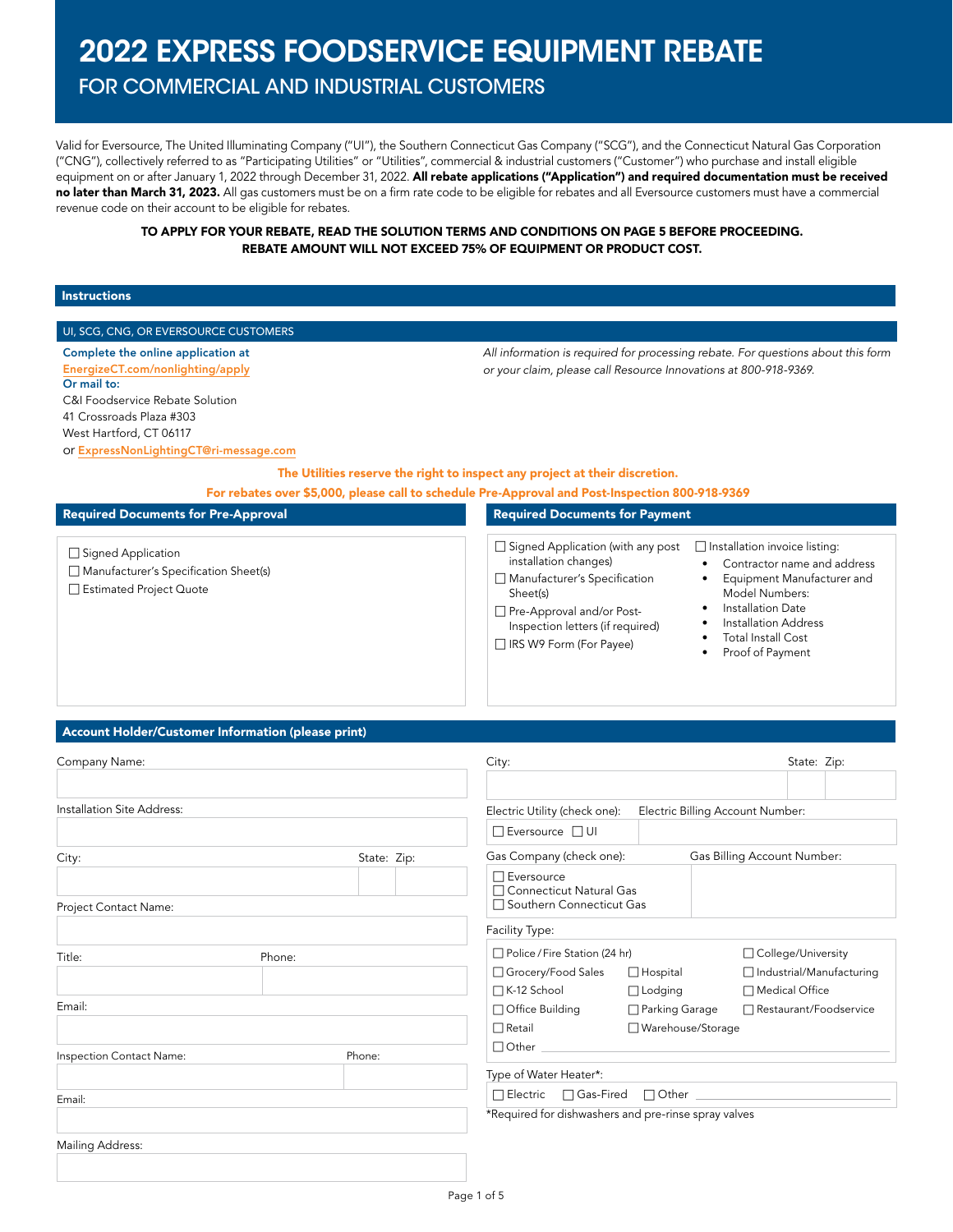| Contractor Information <b>D</b> Check here if self-installed                                                                                                                                                                                                                                                                             |             |                                           |                       |  |
|------------------------------------------------------------------------------------------------------------------------------------------------------------------------------------------------------------------------------------------------------------------------------------------------------------------------------------------|-------------|-------------------------------------------|-----------------------|--|
| Contractor Name (please print):                                                                                                                                                                                                                                                                                                          |             | Contact Person:                           |                       |  |
| Mailing Address:                                                                                                                                                                                                                                                                                                                         |             | Phone:                                    |                       |  |
|                                                                                                                                                                                                                                                                                                                                          |             |                                           |                       |  |
| City:                                                                                                                                                                                                                                                                                                                                    | State: Zip: | Email:                                    |                       |  |
|                                                                                                                                                                                                                                                                                                                                          |             |                                           |                       |  |
| Contractor Signature (If self-installed, Account Holder must sign)                                                                                                                                                                                                                                                                       |             |                                           |                       |  |
| I certify that all upgrades were done by a CT State licensed individual and in accordance with all local codes and building regulations. All required<br>permits were obtained prior to installation.                                                                                                                                    |             |                                           |                       |  |
| <b>Contractor Printed Name:</b>                                                                                                                                                                                                                                                                                                          |             | <b>Contractor Signature (required):</b>   | Date:                 |  |
|                                                                                                                                                                                                                                                                                                                                          |             |                                           |                       |  |
|                                                                                                                                                                                                                                                                                                                                          |             |                                           |                       |  |
| Payee Information (Eversource Customers Only)*                                                                                                                                                                                                                                                                                           |             |                                           |                       |  |
| * For CNG/SCG/UI Customers, payment will not be made to any third party regardless of arrangements between the customer/account holder and third party. Rebate<br>checks will be mailed to customer/account holder on record. Complete this section only if the payee is different than the account holder / customer information above. |             |                                           |                       |  |
| Payee Name (please print):                                                                                                                                                                                                                                                                                                               |             | Email:                                    |                       |  |
|                                                                                                                                                                                                                                                                                                                                          |             |                                           |                       |  |
| Mailing Address:                                                                                                                                                                                                                                                                                                                         |             | Relationship to Customer:                 |                       |  |
| City:                                                                                                                                                                                                                                                                                                                                    | State: Zip: | Form completed by:                        |                       |  |
|                                                                                                                                                                                                                                                                                                                                          |             | F Contractor / Distributor / Manufacturer | <b>T</b> Customer     |  |
| Contact Person:                                                                                                                                                                                                                                                                                                                          |             | (Completed by) Name:                      | (Completed by) Phone: |  |
|                                                                                                                                                                                                                                                                                                                                          |             |                                           |                       |  |
| Phone:                                                                                                                                                                                                                                                                                                                                   |             |                                           |                       |  |

#### Customer Signature

By signing this form below, I certify that all of the information described on this Application and all documents provided with this Application are accurate and true and that I have read and understand the TERMS AND CONDITIONS on this form. I agree to a verification by a Utility representative of both the sales transaction and product installation and also allow Utility access to pre- and post-monitor the installation. By signing this Application, I further certify that the qualifying Equipment will be installed for use in the Connecticut address stated. Falsifying any of the above information will void this rebate application and any future rebate applications.

| <b>Customer Printed Name:</b> | <b>Customer Signature (required):</b> | Date: |
|-------------------------------|---------------------------------------|-------|
|                               |                                       |       |

| New Equipment Information (REBATE AMOUNT WILL NOT EXCEED 75% OF THE INDIVIDUAL EQUIPMENT OR PRODUCT COST) |                                      |                                                               |                   |                                              |  |
|-----------------------------------------------------------------------------------------------------------|--------------------------------------|---------------------------------------------------------------|-------------------|----------------------------------------------|--|
| <b>Equipment Type</b>                                                                                     | <b>Manufacturer and Model Number</b> | A<br>Rebate Amount per Quantity of<br><b>Unit</b> (see table) | в<br><b>Units</b> | <b>Equipment</b><br>Rebate<br>$(A \times B)$ |  |
|                                                                                                           |                                      |                                                               |                   |                                              |  |
|                                                                                                           |                                      |                                                               |                   |                                              |  |
|                                                                                                           |                                      |                                                               |                   |                                              |  |
|                                                                                                           |                                      |                                                               |                   |                                              |  |
|                                                                                                           |                                      |                                                               |                   |                                              |  |
| <b>Rebate Total</b>                                                                                       |                                      |                                                               |                   |                                              |  |

NOTE: Projects containing equipment not listed on this form should go through the custom project pathway. The project must start before any materials are purchased. Call 877-WISE-USE (877-947-3873) to get more information or email Eversource leads at commercial@eversource.com or CNG/SCG/UI leads at business.save.energy@uinet.com.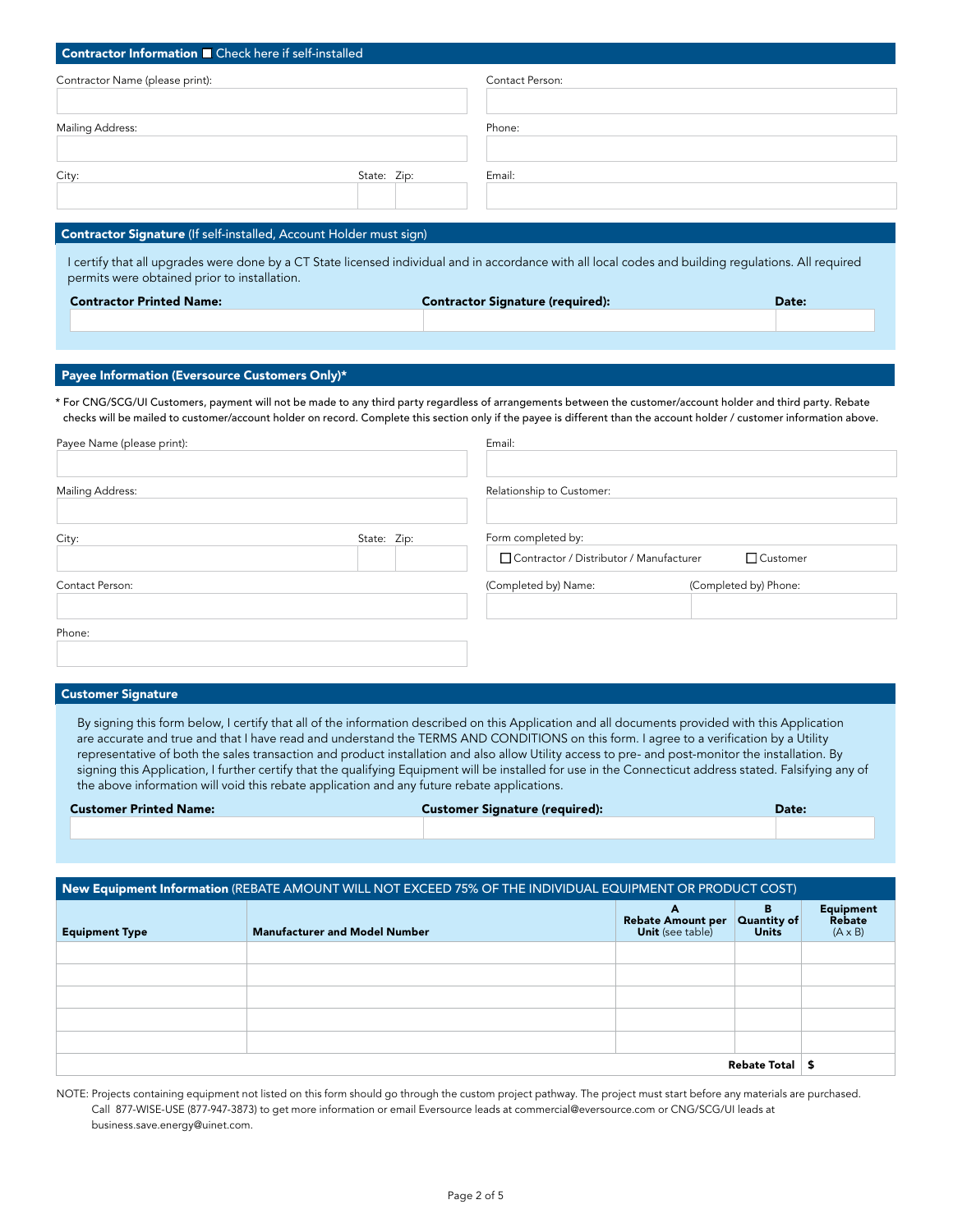## Natural Gas Foodservice Equipment

| Qualifying Equipment                                                                                    |                         |                                          |
|---------------------------------------------------------------------------------------------------------|-------------------------|------------------------------------------|
| Product                                                                                                 | <b>Rebate</b><br>Amount | Qualification                            |
| Natural Gas Combination Oven                                                                            | \$2,500/Unit            | <b>ENERGY STAR®</b>                      |
| Natural Gas Convection Oven                                                                             | \$1,000/Unit            | <b>ENERGY STAR</b>                       |
| Natural Gas Conveyer Oven                                                                               | \$2,000/Unit            | Energize CT Foodservice QPL <sup>1</sup> |
| Natural Gas Fryer (Standard Vat)                                                                        | \$900/Unit              | <b>ENERGY STAR</b>                       |
| Natural Gas Fryer (Large Vat)                                                                           | \$850/Unit              | <b>ENERGY STAR</b>                       |
| Natural Gas Griddle (3-4 ft wide)                                                                       | \$500/Unit              | <b>ENERGY STAR</b>                       |
| Natural Gas Rack Oven                                                                                   | \$4,000/Unit            | <b>ENERGY STAR</b>                       |
| Natural Gas Steamer                                                                                     | \$2,000/Unit            | <b>ENERGY STAR</b>                       |
| Pre Rinse Spray Valve, Natural Gas Water Heating                                                        | \$50/Unit               | Energize CT Foodservice QPL              |
| Natural Gas Infrared Conveyor Broilers <20" Wide                                                        | \$2,000/Unit            | Energize CT Foodservice QPL              |
| Natural Gas Infrared Conveyor Broilers 20-26" Wide                                                      | \$3,000/Unit            | Energize CT Foodservice QPL              |
| Natural Gas Infrared Conveyor Broilers >26" Wide                                                        | \$3,000/Unit            | Energize CT Foodservice QPL              |
| Natural Gas Infrared Underfired Broiler                                                                 | \$600/Unit              | Energize CT Foodservice QPL              |
| Dishwasher High or Low Temp - Door Type, Natural Gas Water<br>Heating                                   | \$250/Unit              | <b>ENERGY STAR</b>                       |
| Dishwasher High or Low Temp - Multi Tank Conveyor OR Single Tank<br>Conveyor, Natural Gas Water Heating | \$100/Unit              | <b>ENERGY STAR</b>                       |
| Dishwasher High or Low Temp - Under Counter, Natural Gas Water<br>Heating                               | \$50/Unit               | <b>ENERGY STAR</b>                       |
| Dishwasher High Temp - Pot, Pan, Utensil, Natural Gas Water Heating                                     | \$100/Unit              | <b>ENERGY STAR</b>                       |

## Electric Foodservice Equipment

| <b>Qualifying Equipment</b>          |                                     |                                          |
|--------------------------------------|-------------------------------------|------------------------------------------|
| <b>Product</b>                       | Instant Rebate<br><b>Max Amount</b> | Qualification                            |
| Electric Combination Oven            | \$2,500/Unit                        | <b>ENERGY STAR</b>                       |
| Electric Convection Oven (Half Size) | \$150/Unit                          | <b>ENERGY STAR</b>                       |
| Electric Convection Over (Full Size) | \$500/Unit                          | <b>ENERGY STAR</b>                       |
| Electric Deck Oven                   | \$1,500/Unit                        | Energize CT Foodservice QPL <sup>1</sup> |
| Electric Fryer (Large Vat)           | \$550/Unit                          | <b>ENERGY STAR</b>                       |
| Electric Fryer (Standard Vat)        | \$150/Unit                          | <b>ENERGY STAR</b>                       |
| Electric Griddle (> 3ft Wide)        | \$650/Unit                          | <b>ENERGY STAR</b>                       |
| Electric Griddle (< 3ft Wide)        | \$300/Unit                          | <b>ENERGY STAR</b>                       |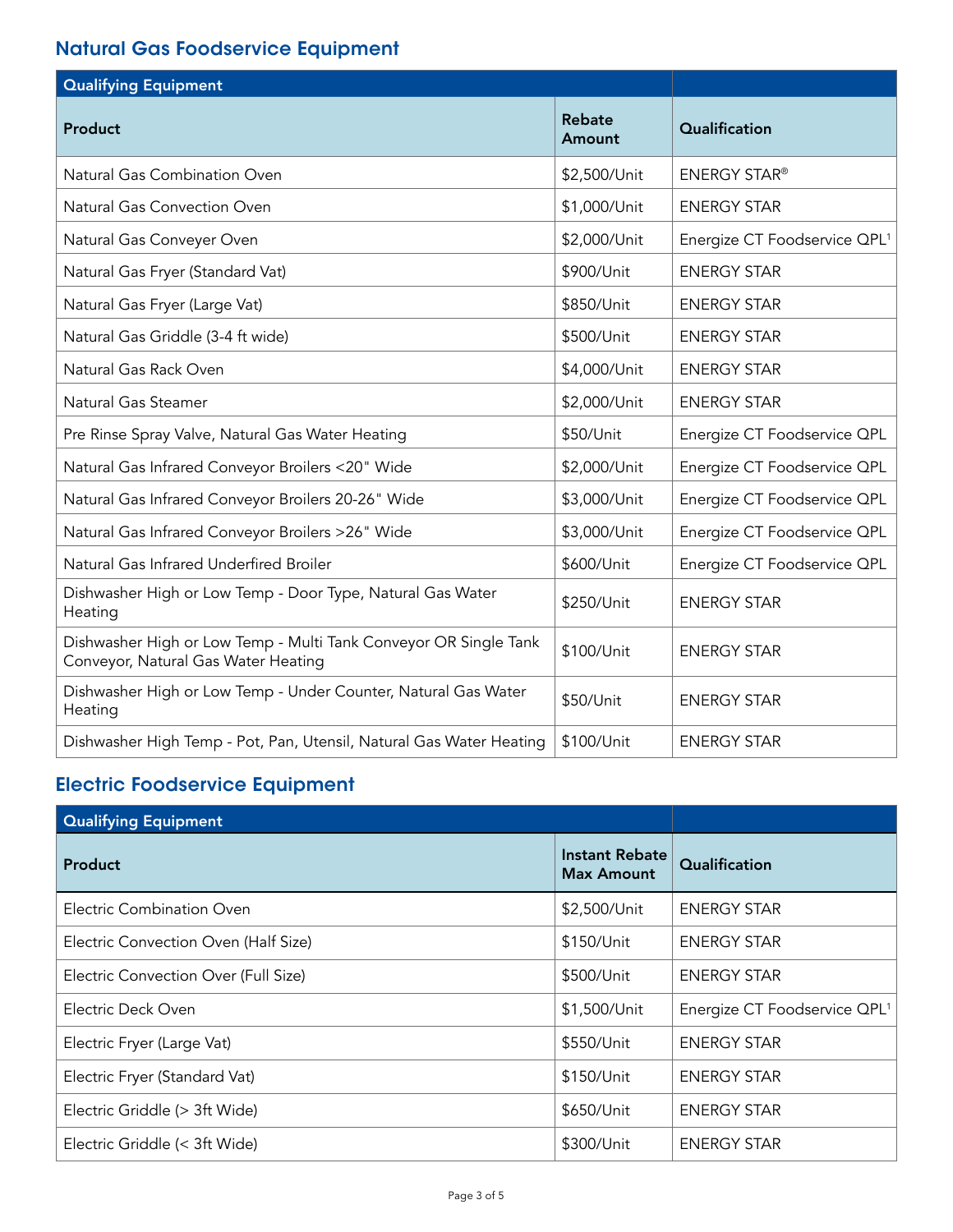### Electric Foodservice Equipment (cont.)

| <b>Qualifying Equipment</b>                                                                          |                                            |                                                                                            |
|------------------------------------------------------------------------------------------------------|--------------------------------------------|--------------------------------------------------------------------------------------------|
| Product                                                                                              | <b>Instant Rebate</b><br><b>Max Amount</b> | Qualification                                                                              |
| Electric On-Demand Handwrapping Machine                                                              | \$125/Unit                                 | Energize CT Foodservice QPL <sup>1</sup>                                                   |
| Electric Steamer                                                                                     | \$2,000/Unit                               | <b>ENERGY STAR</b>                                                                         |
| Food Holding Cabinet (3/4 Size)                                                                      | \$350/Unit                                 | <b>ENERGY STAR</b>                                                                         |
| Food Holding Cabinet (Full Size)                                                                     | \$750/Unit                                 | <b>ENERGY STAR</b>                                                                         |
| Food Holding Cabinet (Half Size)                                                                     | \$250/Unit                                 | <b>ENERGY STAR</b>                                                                         |
| Refrigerator, Glass or Solid Door (<15 Cubic Ft)                                                     | \$75/Unit                                  | <b>ENERGY STAR</b>                                                                         |
| Refrigerator, Glass or Solid Door (15 - 29.9 Cubic Ft)                                               | \$100/Unit                                 | <b>ENERGY STAR</b>                                                                         |
| Refrigerator, Glass or Solid Door (30 - 49.9 Cubic Ft)                                               | \$200/Unit                                 | <b>ENERGY STAR</b>                                                                         |
| Refrigerator, Glass or Solid Door (50+ Cubic Ft)                                                     | \$300/Unit                                 | <b>ENERGY STAR</b>                                                                         |
| Freezer, Glass or Solid Door (<15 Cubic Ft)                                                          | \$150/Unit                                 | <b>ENERGY STAR</b>                                                                         |
| Freezer, Glass or Solid Door (15 - 29.9 Cubic Ft)                                                    | \$200/Unit                                 | <b>ENERGY STAR</b>                                                                         |
| Freezer, Glass or Solid Door (30 - 49.9 Cubic Ft)                                                    | \$150/Unit                                 | <b>ENERGY STAR</b>                                                                         |
| Freezer, Glass or Solid Door (50+ Cubic Ft)                                                          | \$250/Unit                                 | <b>ENERGY STAR</b>                                                                         |
| Electric Ice Machine - Ice Making Head (up to 500 lbs / day)                                         | \$250/Unit                                 | <b>ENERGY STAR</b>                                                                         |
| Electric Ice Machine - Remote Cond./Split Unit - Batch                                               | \$160/Unit                                 | <b>ENERGY STAR</b>                                                                         |
| Electric Ice Machine - Remote Cond./Split Unit - Continuous                                          | \$300/Unit                                 | <b>ENERGY STAR</b>                                                                         |
| Electric Ice Machine - Self Contained                                                                | \$50/Unit                                  | <b>ENERGY STAR</b>                                                                         |
| Pre Rinse Spray Valve, Electric Water Heating                                                        | \$50/Unit                                  | Energize CT Foodservice QPL                                                                |
| Dishwasher High or Low Temp - Door Type, Electric Water Heating                                      | \$250/Unit                                 | <b>ENERGY STAR</b>                                                                         |
| Dishwasher High or Low Temp - Multi Tank Conveyor<br>OR Single Tank Conveyor, Electric Water Heating | \$100/Unit                                 | <b>ENERGY STAR</b>                                                                         |
| Dishwasher High or Low Temp - Under Counter, Electric Water Heating                                  | \$50/Unit                                  | <b>ENERGY STAR</b>                                                                         |
| Dishwasher High Temp - Pot, Pan, Utensil, Electric Water Heating                                     | \$100/Unit                                 | <b>ENERGY STAR</b>                                                                         |
| Refrigerated Chef Bases, 35-120"                                                                     | \$500/Unit                                 | Energize CT Foodservice QPL                                                                |
| Induction Cooktops                                                                                   | \$1,000/Unit                               | Must be an electric induction<br>cooktop with at least 2 burners                           |
| Vending Miser - Refrigerated Beverage Vending Machine                                                | \$75/Unit                                  | Must not have an existing<br>Vending Miser installed. Must<br>be an Occupancy Based sensor |
| Vending Miser - Non-Refrigerated Snack Vending Machine                                               | \$75/Unit                                  | Must not have an existing<br>Vending Miser installed. Must<br>be an Occupancy Based sensor |
| Vending Miser - Glass Front Refrigerated Coolers                                                     | \$75/Unit                                  | Must not have an existing<br>Vending Miser installed. Must<br>be an Occupancy Based sensor |

1 QPL for Foodservice found athttps://www.energizect.com/your-business/solutions-list/Commercial-Kitchen-Equipment-Rebate